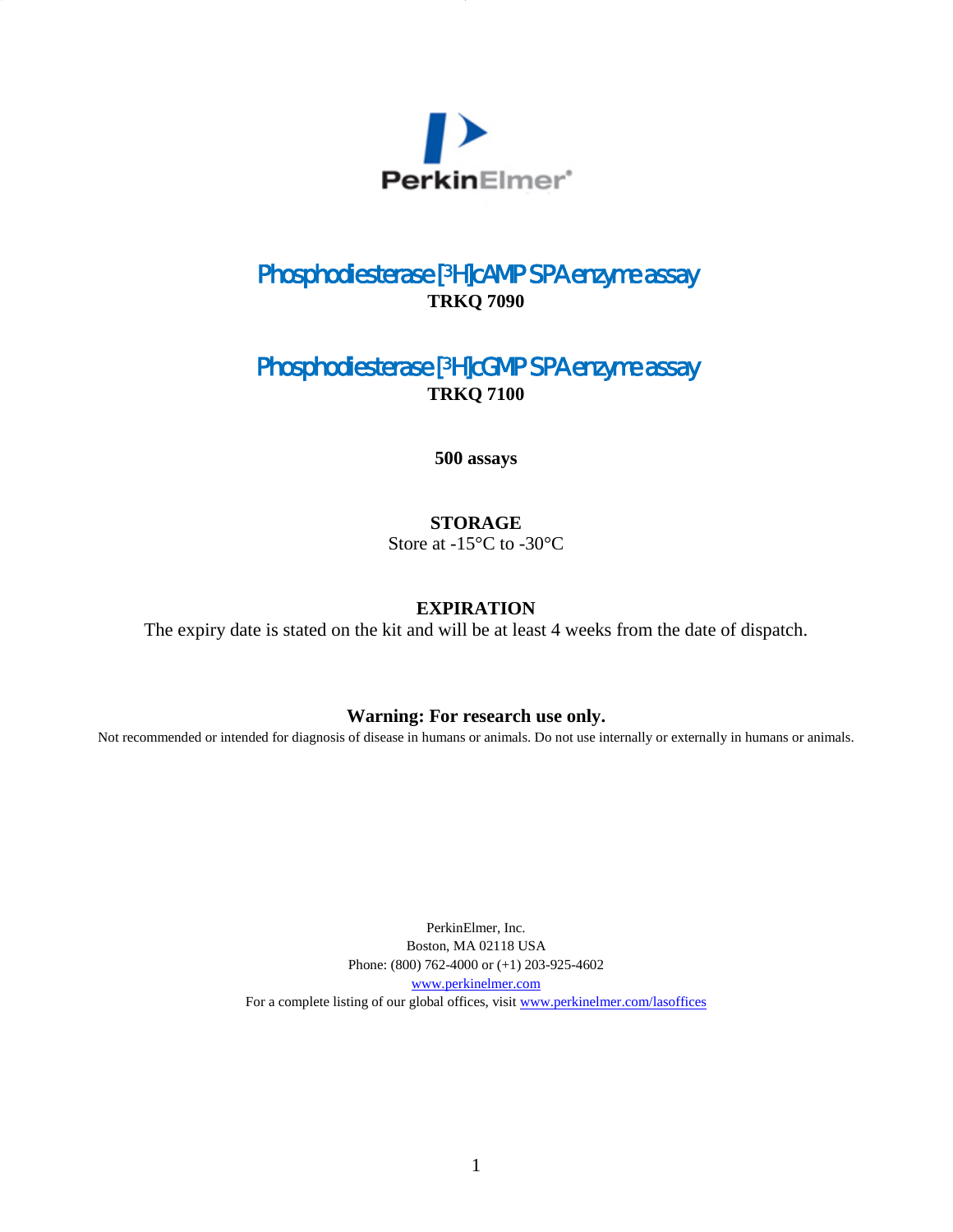# **CONTENTS**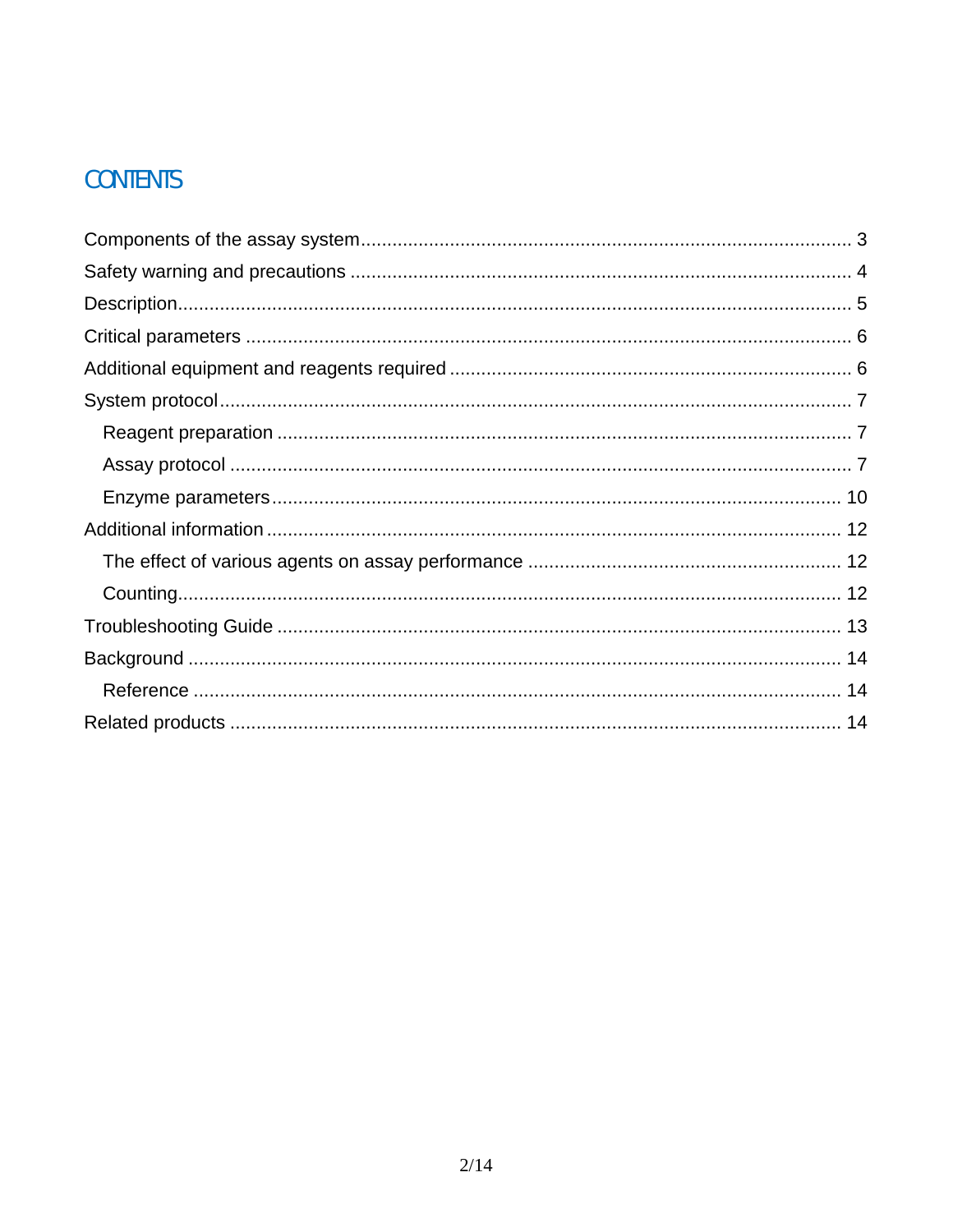# <span id="page-2-0"></span>COMPONENTS OF THE ASSAY SYSTEM

#### **[ 3 H]cAMP tracer** (supplied with TRKQ7090)

A solution of  $[2,8^{-3}H]$  adenosine 3',5'-cyclic phosphate in ethanol: water  $[1:1 (v/v)]$ . Concentration: 37MBq/ml (1mCi/ml), Specific activity 0.925-1.48TBq/mmol (25-40Ci/mmol). Total volume supplied 40µl/1.48MBq/40µCi. Store at -15°C to -30°C.

#### **[ 3 H]cGMP tracer** (supplied with TRKQ7100)

A solution of  $[8^{-3}H]$ guanosine 3',5' cyclic phosphate in ethanol: water  $[1:1(v/v)]$ . Concentration: 37MBq/ml (1mCi/ml), Specific activity: 185-555GBq/mmol (5-15Ci/mmol). Total volume supplied 40µl/1.48MBq/40µCi. Store at -15°C to -30°C.

#### **Yttrium SPA PDE beads, lyophilized.**

Approximately 500 mg of beads containing 18mM zinc sulfate. Store at -15°C to -30°C.

#### **10x PDE assay buffer.**

5.5ml of assay buffer is supplied as a 10x concentrate, to be stored at -15°C to -30°C. This buffer contains;

500mM Tris/HCl pH7.5  $83$ mM MgCl<sub>2</sub> 17mM EGTA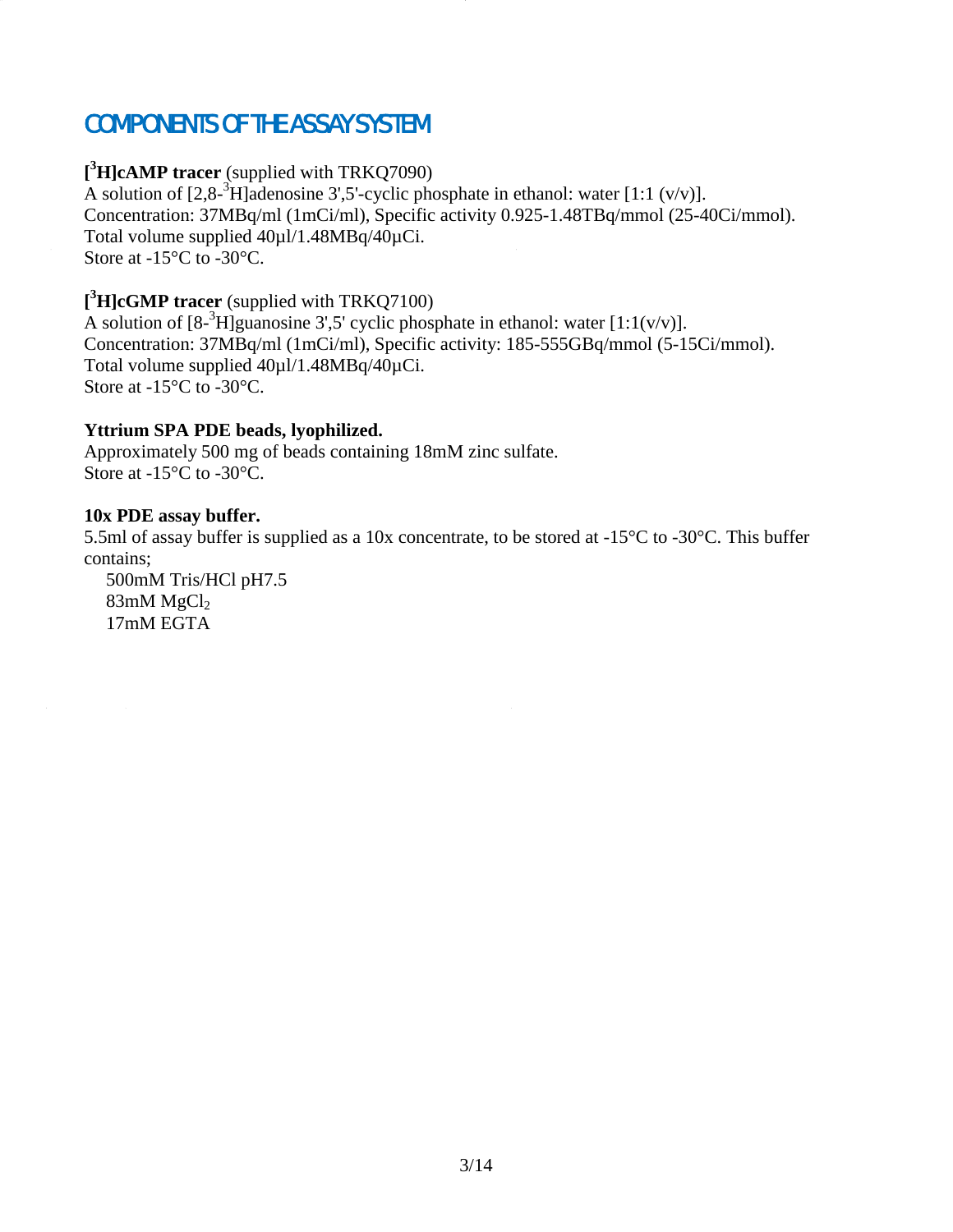# <span id="page-3-0"></span>SAFETY WARNING AND PRECAUTIONS

**Warning: For research use only.** Not recommended or intended for diagnosis of disease in humans or animals. Do not use internally or externally in humans or animals.

#### **Caution: Radioactive material**

**Instructions relating to the handling, use, storage and disposal of radioactive materials.**

- 1. Upon receipt, vials or ampoules containing radioactive material should be checked for contamination. All radioactive materials should be stored in specially designated areas and suitable shielding should be used where appropriate. Access to these areas should be restricted to authorized personnel only.
- 2. Radioactive material should be used by responsible persons only in authorized areas. Care should be taken to prevent ingestion or contact with skin or clothing. Protective clothing, such as laboratory overalls, safety glasses and gloves should be worn whenever radioactive materials are handled. Where this is appropriate, the operator should wear personal dosimeters to measure radiation dose to the body and fingers.
- 3. No smoking, drinking or eating should be allowed in areas where radioactive materials are used. Avoid action that could lead to the ingestion of radioactive materials, such as the pipetting of radioactive solutions by mouth.
- 4. Vials containing radioactive materials should not be touched by hand; wear suitable protective gloves as normal practice. Use forceps when handling vials containing 'hard' beta emitters such as phosphorus-32 or gamma emitting labeled compounds. Ampoules likely to contain volatile radioactive compounds should be opened only in a well ventilated fume cabinet.
- 5. Work should be carried out on a surface covered with absorbent material or in enamel trays of sufficient capacity to contain any spillage. Working areas should be monitored regularly.
- 6. Any spills of radioactive material should be cleaned immediately and all contaminated materials should be decontaminated or disposed of as radioactive waste via an authorized route. Contaminated surfaces should be washed with a suitable detergent to remove traces of radioactivity.
- 7. After use, all unused radioactive materials should be stored in specifically designated areas. Any radioactive product not required or any materials that have come into contact with radioactivity should be disposed of as radioactive waste via an authorized route.
- 8. Hands should be washed after using radioactive materials. Hands and clothing should be monitored before leaving the designated area, using appropriate instruments to ensure that no contamination has occurred. If radioactive contamination is detected, hands should be washed again and rechecked. Any contamination persisting on hands and clothing should be reported to the responsible person so that suitable remedial actions can be taken.
- 9. Certain national/international organizations and agencies consider it appropriate to have additional controls during pregnancy. Users should check local regulations. Most countries have legislation governing the handling, use, storage, disposal and transportation of radioactive materials. The instructions set out above complement local regulations or codes of practice. Such regulations may require that a person be nominated to oversee radiological protection. Users of radioactive products must make themselves aware of and observe the local regulations or codes of practice which relate to such matters.

#### **Warning: Contains yttrium silicate, ethanol and zinc sulfate.**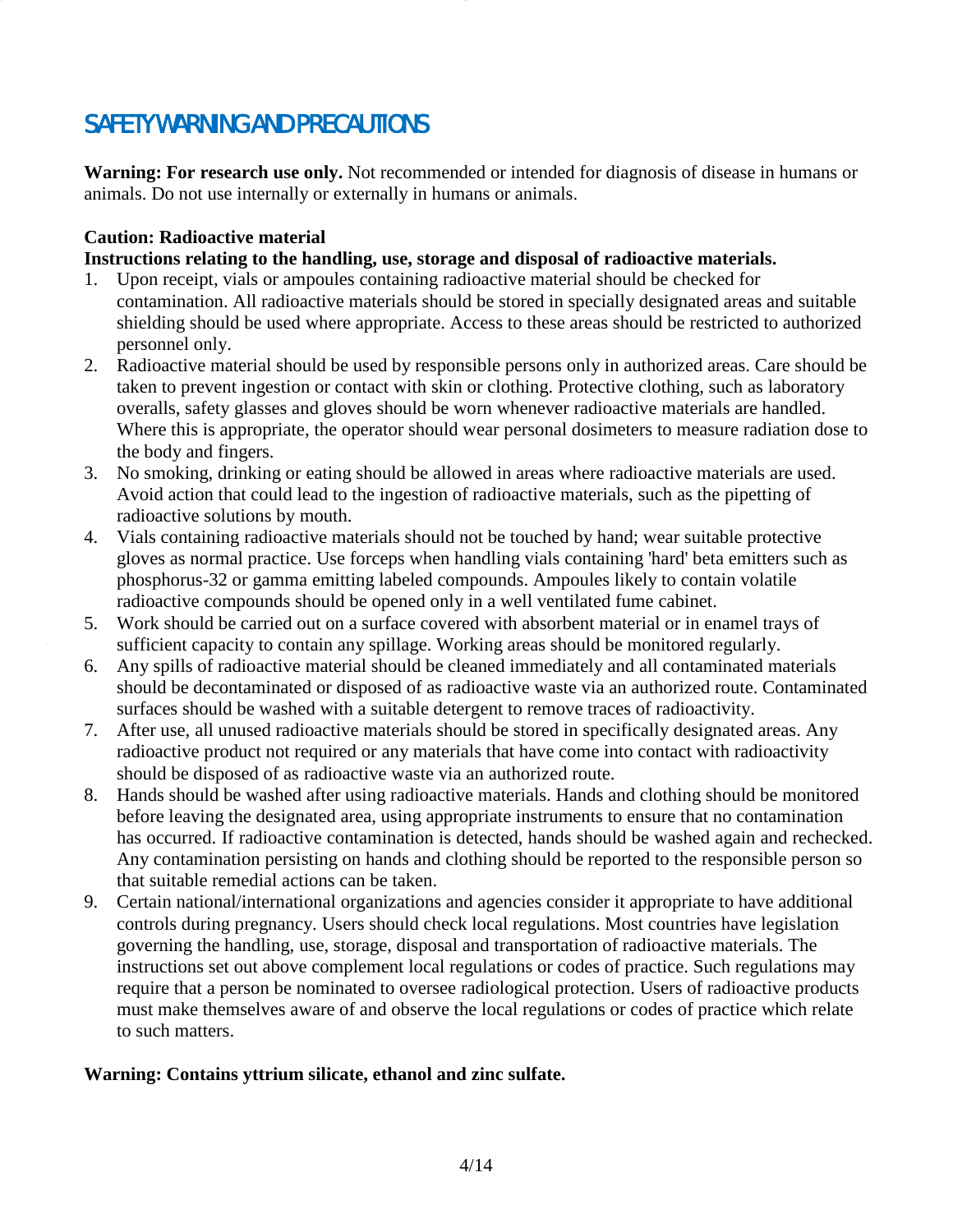## <span id="page-4-0"></span>**DESCRIPTION**

- Ÿ **Scintillation proximity assay (SPA)**
- Ÿ **Measures either cAMP or cGMP dependent PDE isoenzymes**
- Ÿ **Homogeneous assay, performed in microplates or tubes**
- Ÿ **Suitable for high throughput screening**
- **Ready to use buffer**
- Ÿ **[ 3 H] tracer included**

The assay concept from is based on the observation that linear nucleotides bind preferentially to SPA yttrium silicate beads compared to cyclic nucleotides in the presence of zinc sulfate. Therefore, under optimized conditions, the product of the enzyme reaction binds directly to the SPA beads, and the enzyme substrate will not.

The binding of the radiolabeled product to the bead brings the isotope into close enough proximity to allow radiation from the tritium to excite the scintillant within the bead. Any unbound radiolabel is not close enough to the scintillant to allow this energy transfer, so no signal is generated. In addition, as the cyclic substrate does not bind effectively to the bead, the background signal generated is very low. A complex ion chelating mechanism enables the linear nucleotide to bind to the bead. Optimal concentrations of zinc sulfate enhance the binding and ensure robust and efficient capture. The addition of zinc sulfate in SPA bead suspension also has the inherent ability to terminate PDE reactions. (see figure 1)



Figure 1. Diagrammatic representation of the PDE [3H] SPA assay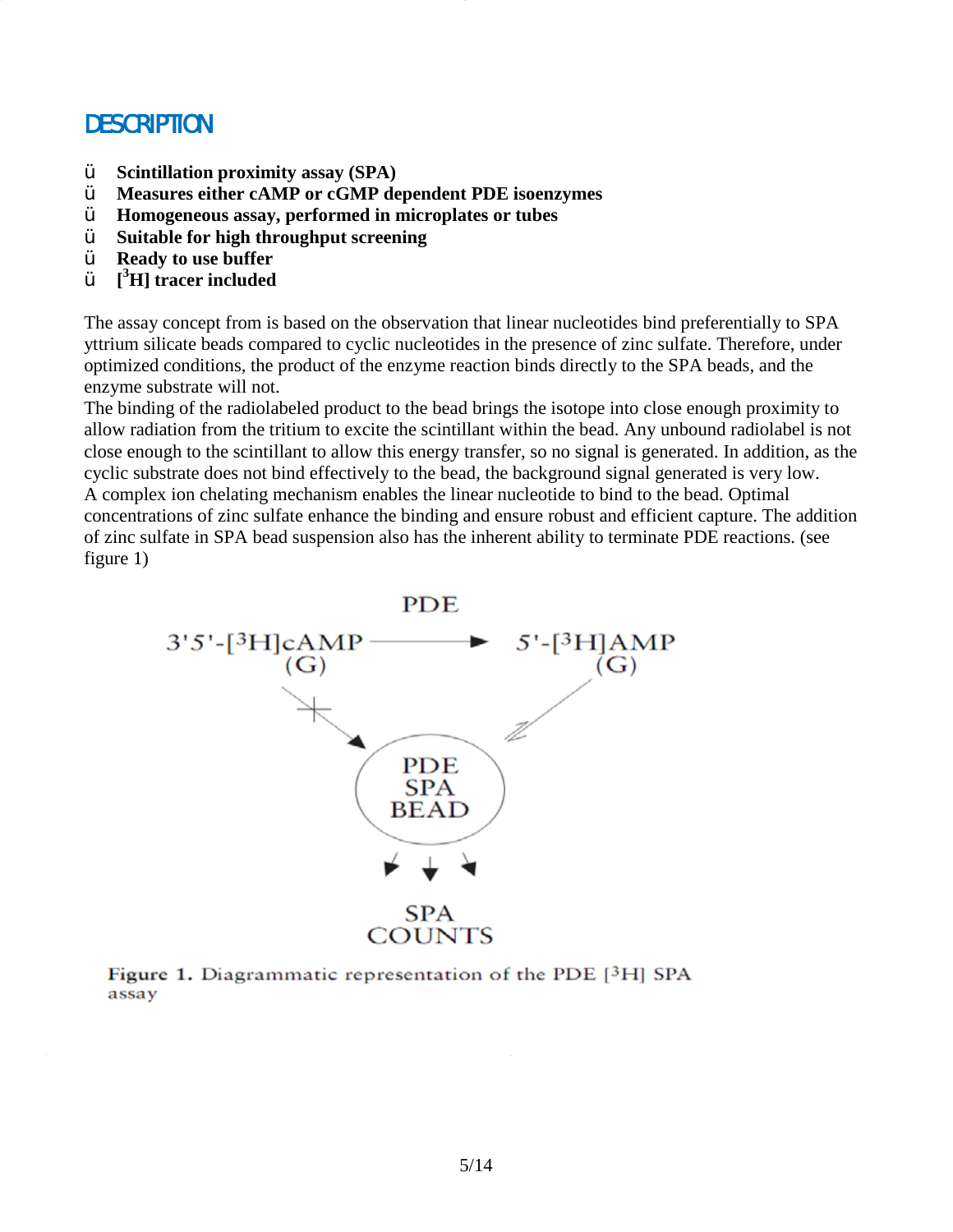# <span id="page-5-0"></span>CRITICAL PARAMETERS

#### **The following points are critical.**

- $\ddot{\mathbf{v}}$  Use the recommended volume of water to reconstitute the beads. Using a different volume will alter the concentration of the bead/zinc sulfate suspension and affect assay performance.
- Ÿ Ensure that the beads are uniformly suspended before use by inverting the vial several times and/or placing on a vortex mixer for a few seconds.
- Ÿ The beads will settle completely after standing for **15 minutes**. During dispensing steps it is recommended that the beads are stirred continuously using a magnetic stirrer to ensure an even suspension.
- $\ddot{\mathbf{v}}$  Variation on the recommended amount of bead added per assay well or tube may affect assay characteristics.
- Ÿ The assay buffer supplied may not be optimal for all PDE isotypes.
- Ÿ The total assay volume should **not exceed 100µl**. If greater than 10µl of either PDE or inhibitor are required reduce the quantity of water accordingly.
- Ÿ Ensure suitable blanks and controls are included in all assays.
- $\ddot{\mathbf{Y}}$  After mixing, the samples should be allowed to stand for 20 minutes before being counted to allow for bead settling.
- Ÿ Antimicrobial agents are not included in assay components. Users should be aware that contamination may occur when reconstituted beads are stored for long periods. If such agents are added, it remains the user's responsibility to assess the effects on the assay.

# <span id="page-5-1"></span>ADDITIONAL EQUIPMENT AND REAGENTS REQUIRED

#### **The following equipment and reagents are required but not supplied:**

- Ÿ Phosphodiesterase enzyme
- $\ddot{\mathbf{y}}$  Distilled or deionized water<br> $\ddot{\mathbf{y}}$  Pinettes or pinetting equipm
- Pipettes or pipetting equipment with disposable polypropylene tips  $(100\mu 1 \text{ to } 1\text{ ml})$
- $\ddot{\mathbf{y}}$  Disposable polypropylene tubes, microplates or trays<br> $\ddot{\mathbf{y}}$  A water bath or incubator capable of uniformly heating
- A water bath or incubator capable of uniformly heating tubes or trays at  $30^{\circ}$ C
- $\dot{V}$  Vortex mixer
- $\ddot{\mathbf{y}}$  Microplate shaker
- Counting equipment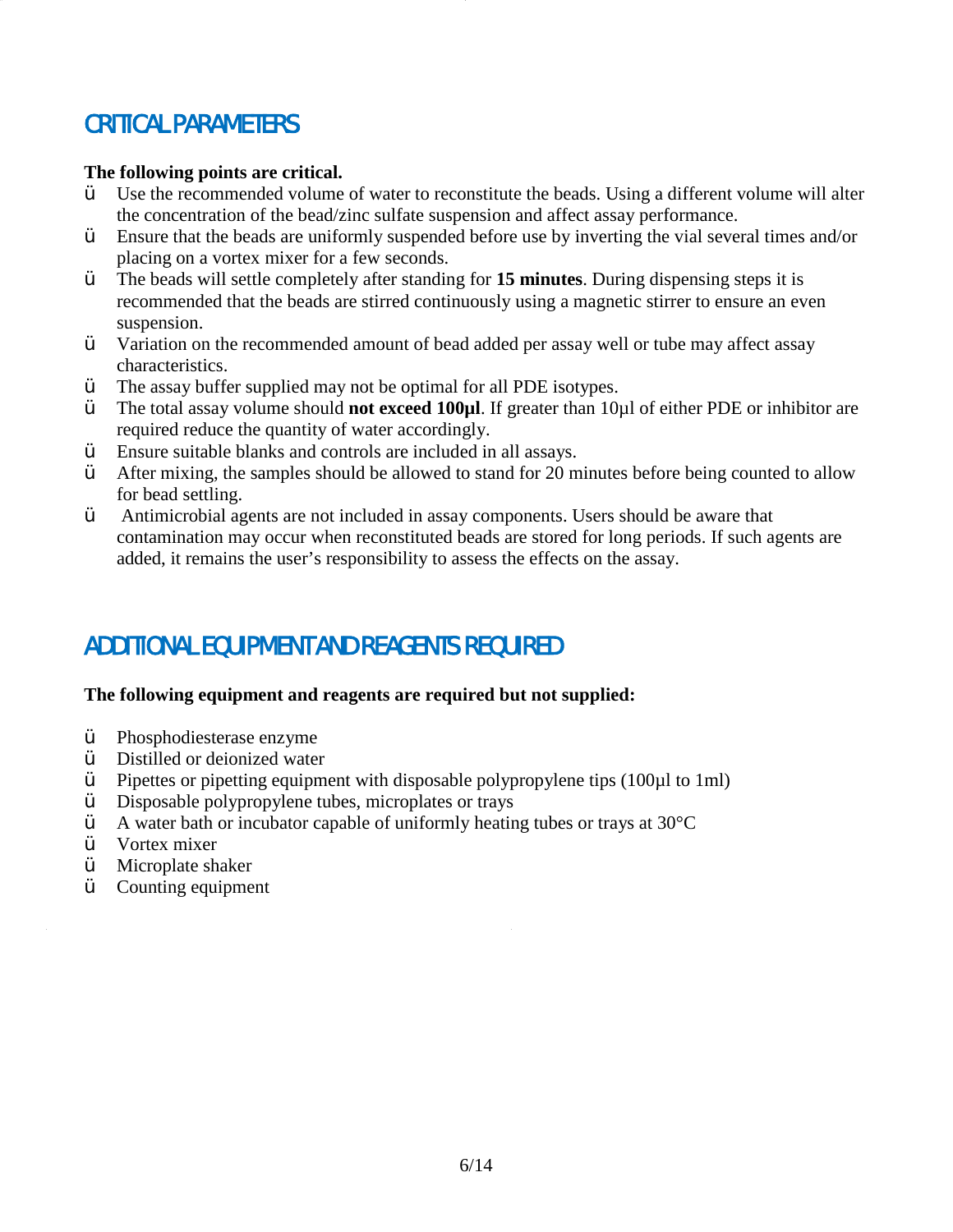# <span id="page-6-0"></span>SYSTEM PROTOCOL

### <span id="page-6-1"></span>Reagent preparation

**Note:** Use distilled or deionized grade water for reconstitution and dilution of components.

#### **Yttrium silicate beads**

- 1. Reconstitute using 28ml of distilled or deionized grade water to give a final concentration of  $\sim$ 20mg/ml.
- 2. Ensure that a uniform suspension is obtained by inverting the vial several times and/or placing on a vortex mixer for a few seconds.
- **DO NOT FREEZE THIS REAGENT.** Reconstituted SPA beads **must** be stored at 2-8°C.

#### **10x PDE assay buffer**

- 1. Supplied ready for use. Once thawed the buffer may be stored at 2-8°C for convenience.
- 2. The 10x buffer may be diluted with analytical grade water to provide a 1x solution, for use as an enzyme diluent.

The beads and buffer are stable for at least 4 weeks when stored at 2-8°C.

#### **[ 3 H]cAMP/ [ 3 H]cGMP tracer**

- 1. The  $[3H]$  tracer requires diluting to a concentration of 1:200 using distilled or deionized water before use. This gives a dilution with a final concentration of  $0.005\mu\text{Ci/}\mu\text{l}$ .
- 2. Each assay requires 10µl of this diluted tracer, i.e. 0.05µCi is used per assay.

For example, 5µl of tracer diluted in 995µl of water is sufficient for 100 assays.

**Note:** Remember to include extra diluted tracer as needed for controls, or the estimation of total SPA counts.

#### **PDE enzyme**

1. The assay has been developed using human type IV PDE enzyme. It is recommended that the enzyme being used is diluted using **1x** PDE buffer and held on ice before use.

For example, dilute to a concentration of 0.05µg/µl in **1x** PDE buffer. Each assay uses 10µl of diluted enzyme, so the final concentration is 0.5µg PDE/100µl.

### <span id="page-6-2"></span>Assay protocol

The following protocol illustrates the assay procedure using microplates counted in a PerkinElmer MicroBeta<sup>2TM</sup>. Microplates compatible with the PerkinElmer TopCount<sup>®</sup> NXT can also be used, as can T-Trays™ compatible with the PerkinElmer 1205 Betaplate™.

Polypropylene screw cap tubes can also be used and counted using a LKB-Wallac 1209 Rackbeta™.

A general assay procedure is shown in **table 1.**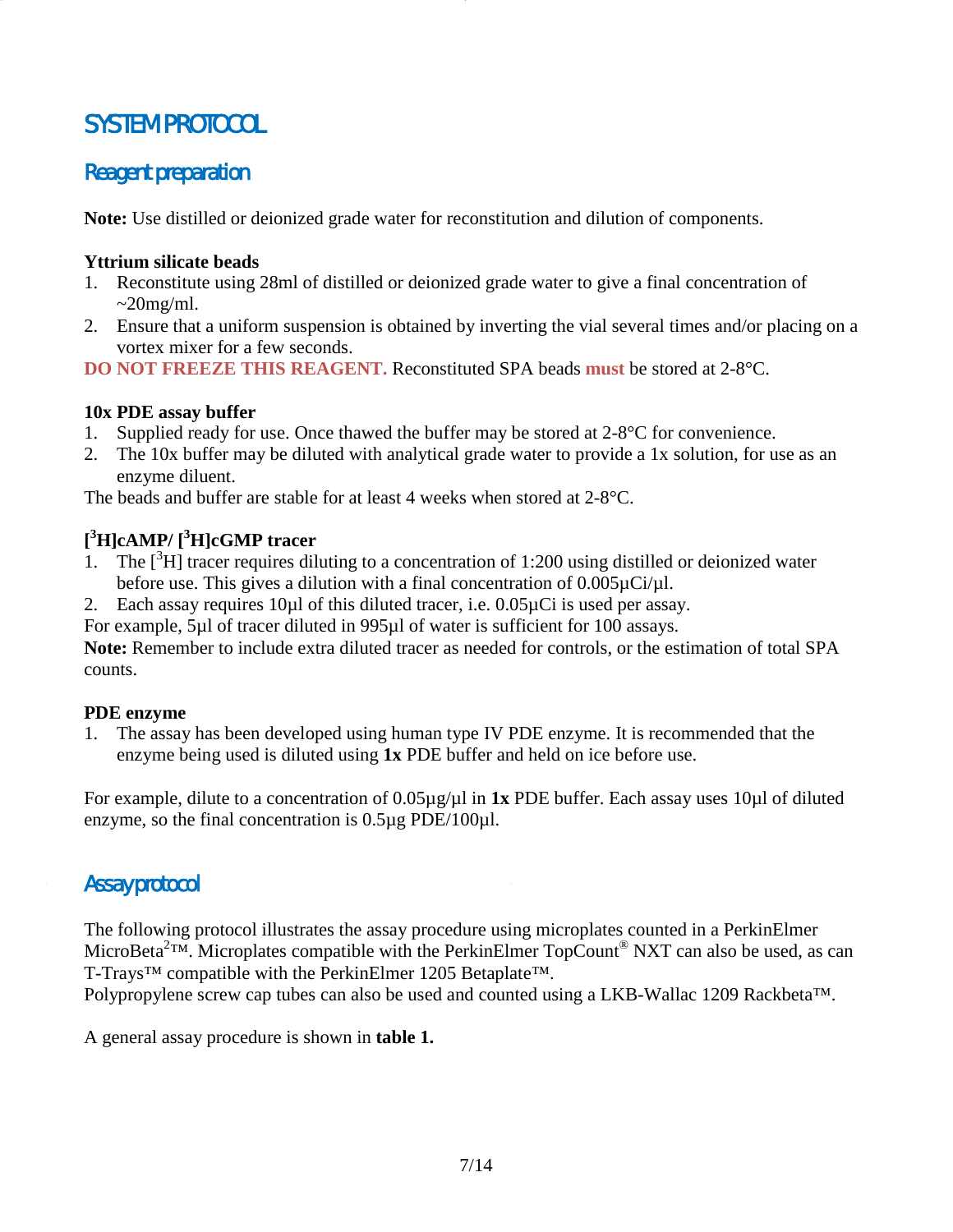|                | <b>Protocol</b>                                                                                                                                                           | <b>Notes</b>                                                                                                                                                                                                                                                                                                                   |
|----------------|---------------------------------------------------------------------------------------------------------------------------------------------------------------------------|--------------------------------------------------------------------------------------------------------------------------------------------------------------------------------------------------------------------------------------------------------------------------------------------------------------------------------|
|                | Prepare reagents as described in the<br>'reagent preparation' section.                                                                                                    | Diluted enzyme, tracer and reconstituted beads<br>are required before starting the assay. In<br>addition an incubator set at 30°C will be<br>needed.                                                                                                                                                                           |
| $\overline{2}$ | Label as necessary appropriate plates.                                                                                                                                    |                                                                                                                                                                                                                                                                                                                                |
| 3              | Into each well pipette:<br>60µl of water<br>10µ1 of 10x assay buffer<br>10µ1 of diluted PDE enzyme*<br>10µ1 of inhibitor sample<br>10µ1 of diluted tracer*<br>100µl total | *The assay can be started by adding diluted<br>enzyme or tracer.<br>If many wells are being assayed it will be more<br>convenient to prepare a bulk solution of:<br>Water/ buffer/ enzyme, or Water/ buffer/<br>tracer.<br>This is then added as a combined single<br>volume to replace pipetting steps and<br>minimize error. |
| $\overline{4}$ | Incubate for a defined time at 30°C.                                                                                                                                      | The assay is linear for at least 10 minutes. A<br>time course held over 30 minutes sampling at<br>5 minute intervals is routinely applied to check<br>assay performance.                                                                                                                                                       |
| 5.             | Terminate the reaction by adding 50ul of<br>beads.                                                                                                                        | Ensure that the beads are uniformly in<br>suspension before being used. The zinc sulfate<br>present effectively terminates PDE activity.                                                                                                                                                                                       |
| 6              | Seal the plates and, using a plate shaker,<br>shake well to redistribute the settled beads.                                                                               | The SPA counts will remain stable for at least<br>56 hours after being counted.                                                                                                                                                                                                                                                |
| $\tau$         | Allow all plates to settle for 20 minutes<br>before being counted.                                                                                                        |                                                                                                                                                                                                                                                                                                                                |
| 8              | Count on a scintillation counter for an<br>appropriate time.                                                                                                              | See the section on 'counting'.                                                                                                                                                                                                                                                                                                 |

 $\sim 10^{-11}$ 

 $\frac{1}{2}$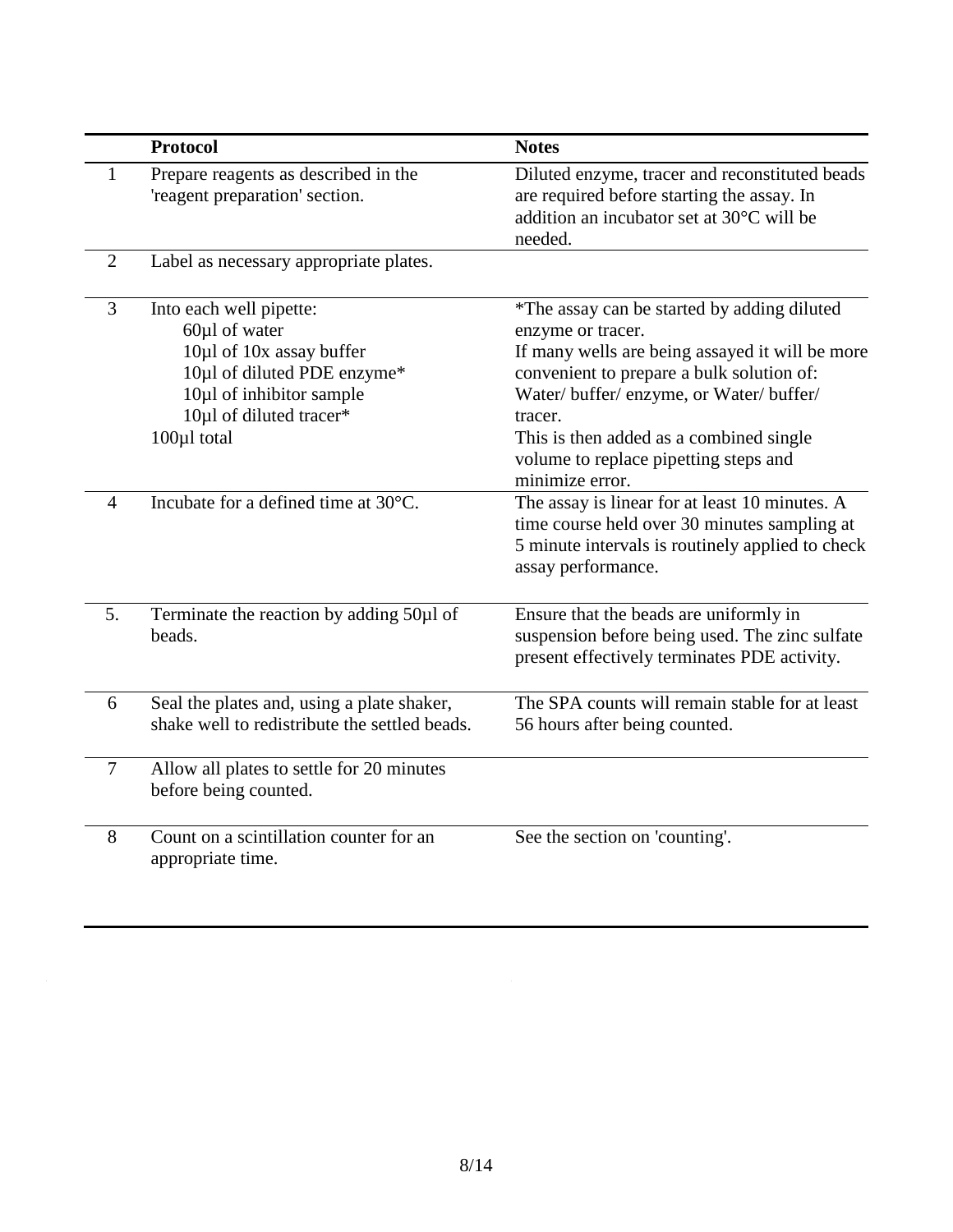**Table 1.** Recommended assay protocol

The assay conditions used are outlined below:

|                        | <b>Control</b> | <b>Sample</b>                                   | <b>Blank</b> |
|------------------------|----------------|-------------------------------------------------|--------------|
| 10x assay buffer       | $10\mu$ l      | $10\mu$                                         | $10\mu$      |
| PDE enzyme             | $10\mu$        | $10\mu$                                         |              |
| Water                  | $60\mu$        | $60\mu$                                         | $70\mu$      |
| Inhibitor sample       |                | $10\mu$                                         |              |
| Inhibitor diluent *    | $10\mu$        |                                                 | $10\mu$      |
| $[{}^3H]$ cAMP or cGMP | $10\mu$        | $10\mu$                                         | $10\mu$      |
|                        |                | Incubate for a defined time at $30^{\circ}$ C   |              |
| SPA beads              | $50\mu$        | $50\mu$                                         | $50\mu$      |
|                        | for 20 minutes | Mix well and allow to stand at room temperature |              |

Count tubes/trays/plates in a scintillation counter

\*for example, if the inhibitor is diluted in organic solvent, add the relevant solvent.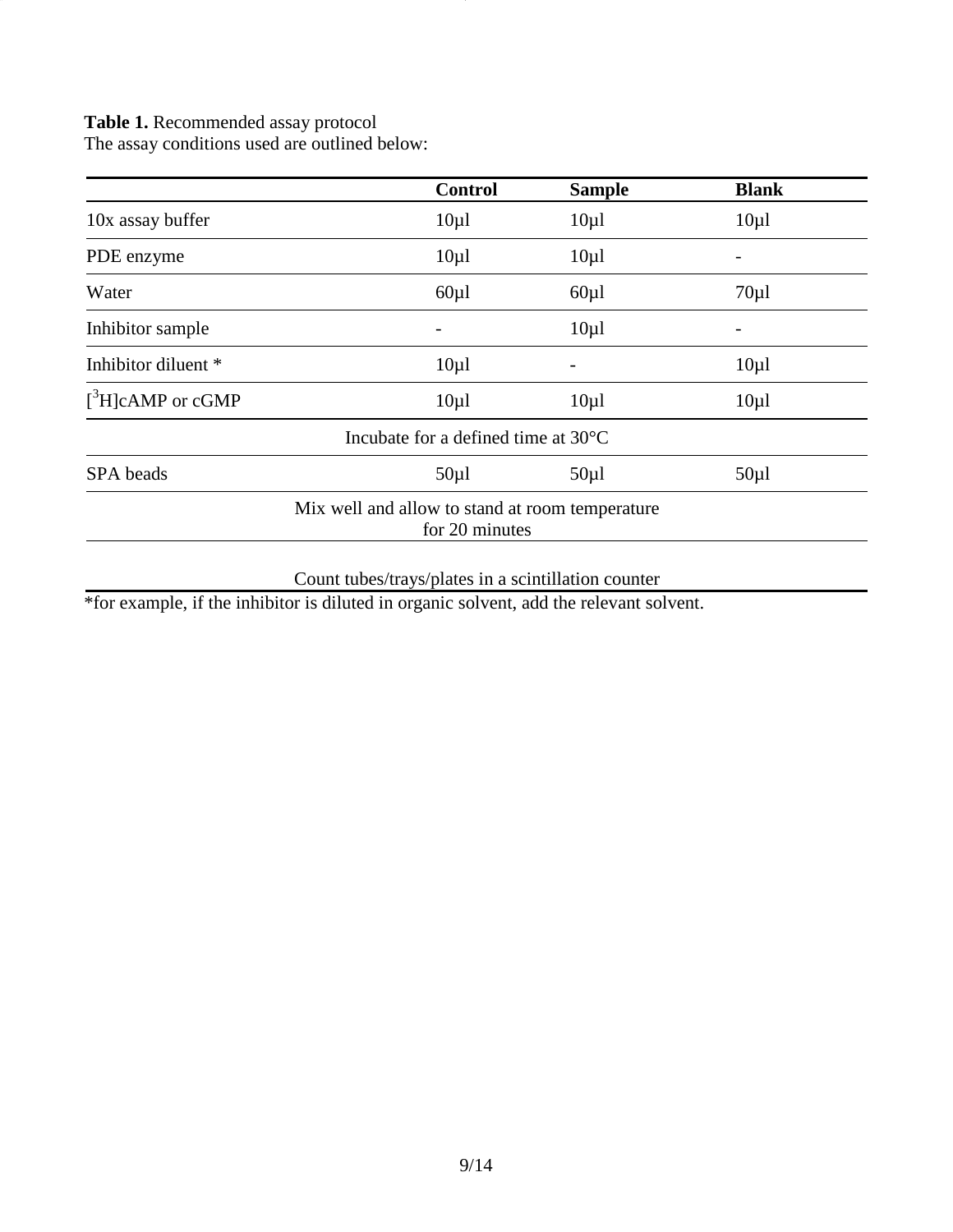### <span id="page-9-0"></span>Enzyme parameters



Figure 2. [<sup>3</sup>H]cAMP time course using human type IV

**Figure 2** shows typical data obtained using human type IV PDE.

The time course was performed under conditions described in the protocol. The reaction was stopped at time intervals by the addition of 50µl (1mg) of SPA beads in zinc sulfate.

Figure 3. The dose dependent relationship of [<sup>3</sup>H]AMP binding to SPA



**Figure 3** shows the dose dependant relationship of  $[$ <sup>3</sup>H]AMP binding to SPA beads, under conditions described in the protocol. Binding of AMP is linear significantly above the level that could be produced in the assay.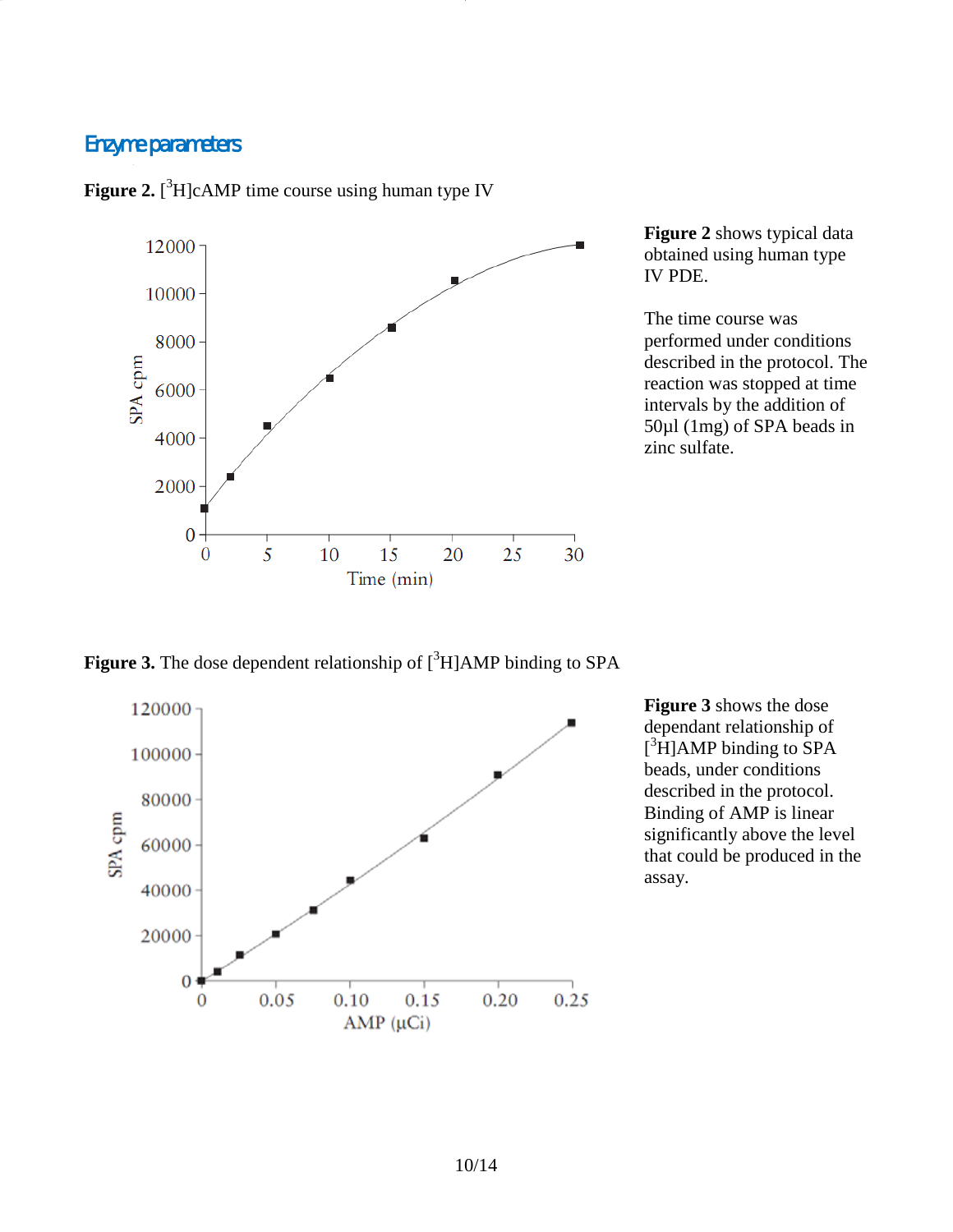

**Figure 4** shows the inhibitor profile for the type IV PDE specific inhibitor, rolipram, using conditions described in the protocol. A classical inhibition curve was obtained with an estimated  $IC_{50}$  value of 1.8µM.

**Figure 5.** Dose-dependent hydrolysis of  $[^{3}H]3'$ ,5'-cAMP



**Figure 5** illustrates that the rate of hydrolysis is dependent on the amount of enzyme used. A linear range is observed before saturation is reached.

**Figure 4.** Rolipram inhibition of human type IV PDE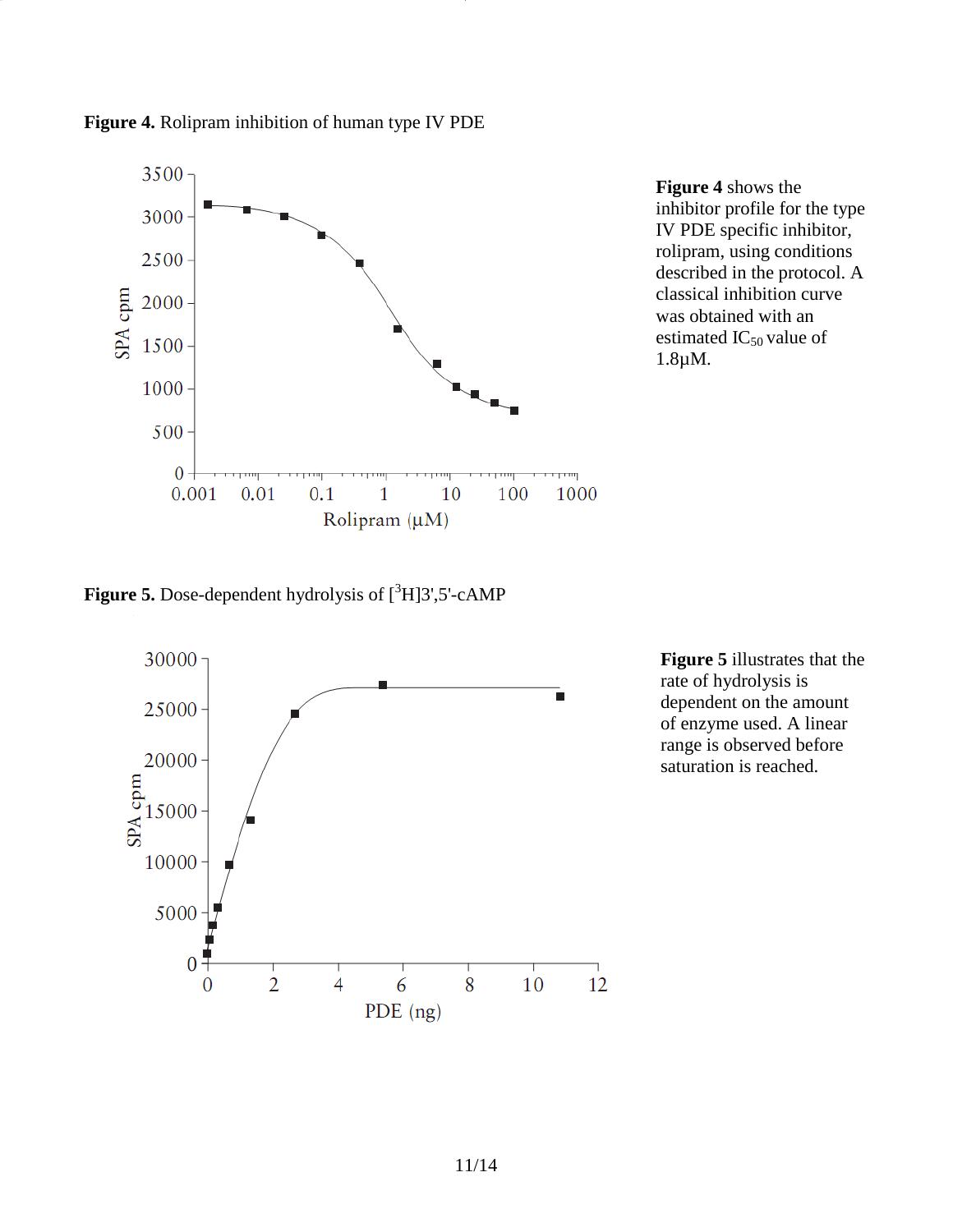# <span id="page-11-0"></span>ADDITIONAL INFORMATION

### <span id="page-11-1"></span>The effect of various agents on assay performance

The enzyme assay is based on the selective binding of AMP/GMP over cAMP/cGMP by a complex binding mechanism. For this reason it is important that the user is aware of the effects of interfering substances on assay performance.

Table 2 shows the effect of a limited range of reagents.

The effect of using biological buffers such as Tris, HEPES, and MOPS on assay characteristics is pH and enzyme dependent, and should be tested thoroughly as part of any optimization studies.

| <b>Agent</b>                   | <b>Concentration</b> | % of control signal |
|--------------------------------|----------------------|---------------------|
| Potassium dihydrogen phosphate | $20 \mu M$           | 94                  |
| Potassium chloride             | $20 \mu M$           | 99                  |
| Adenosine triphosphate         | $20 \mu M$           | 66                  |
| Theophylline                   | $20 \mu M$           | 103                 |
| Tween <sup>™</sup> 20          | $0.1\%$ (w/v)        | 92                  |
| <b>DMSO</b>                    | $5\%$ (w/v)          | 102                 |
| Ethanol                        | $5\%$ (w/v)          | 102                 |
| Bovine serum albumin           | $0.33$ mg/ml         | 91                  |
| Glutathione                    | 0.1 <sub>m</sub> M   | 81                  |
| b-Mercaptoethanol              | 0.1 <sub>m</sub> M   | 91                  |
| HEPES buffer pH8               | 50 <sub>m</sub> M    | 50                  |
| MOPS buffer pH8.5              | 50 <sub>m</sub> M    | 55                  |
| Tris buffer pH6.5              | 50 <sub>m</sub> M    | 70                  |
| Tris buffer pH8                | 50 <sub>m</sub> M    | 70                  |

| Table 2. The effects of potentially interfering substances using PDE type IV enzyme. |  |  |  |  |  |  |
|--------------------------------------------------------------------------------------|--|--|--|--|--|--|
|--------------------------------------------------------------------------------------|--|--|--|--|--|--|

## <span id="page-11-2"></span>**Counting**

- 1. SPA PDE beads in general will yield approximately 65-70% of the cpm expected from conventional liquid scintillation counting.
- 2. Scintillant should not be added to the assay.
- 3. If assay tubes are used and the scintillation counter has removable racks, tubes can be loaded directly into the racks. Alternatively, assay tubes can be placed into standard liquid scintillation vials and loaded into the counter.
- 4. For counters fitted with spectrum analysis packages the suitable window opening should be determined and the machine set accordingly. Windows for other counters should be set wide open.
- 5. When researchers are using highly colored samples, color quench correction may be necessary. Please contact your local PerkinElmer representative for further information.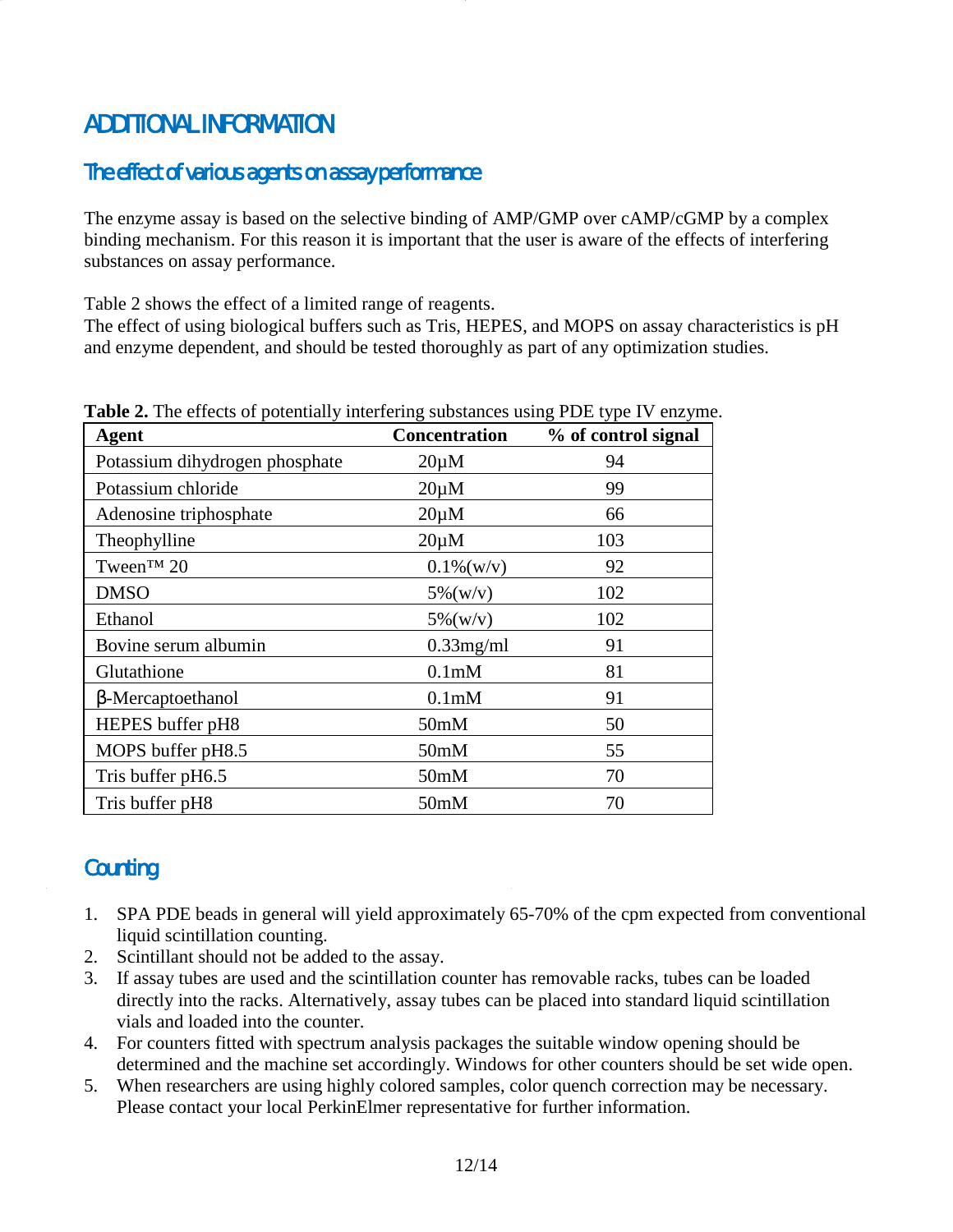6. The following machines are compatible with SPA technology : 1205 Betaplate, 96-well T-trays MicroBeta<sup>2</sup>, VisiPlate or IsoPlate (96-well microplates) TopCount NXT, Optiplate or ProxiPlate (96-well microplates) Conventional scintillation counters

Please note: The SPA counts obtained will depend on the type of counter used and the absolute efficiency of the instrument.

# <span id="page-12-0"></span>TROUBLESHOOTING GUIDE

| Problem           | <b>Checks</b> |                                                                                                   |  |
|-------------------|---------------|---------------------------------------------------------------------------------------------------|--|
|                   |               |                                                                                                   |  |
| Low counts        | Ÿ             | Check the amount of enzyme used                                                                   |  |
|                   | Y             | Check the incubation temperature and time                                                         |  |
|                   | Ÿ             | Check that the $[{}^3H]$ tracer has been diluted<br>correctly.                                    |  |
|                   | Ÿ             | Total counts for a 1:200 dilution should range from<br>$60,000 - 80,000$ cpm                      |  |
|                   | Ÿ             | Check for poor direct product binding caused by an                                                |  |
|                   |               | interfering substance                                                                             |  |
|                   |               |                                                                                                   |  |
| Poor curve shape/ | Ÿ             | Check for uneven distribution of beads during                                                     |  |
| reproducibility   |               | pipetting steps                                                                                   |  |
|                   | Ÿ             | Check for uneven heat distribution in tubes/wells                                                 |  |
|                   | Ÿ             | Ensure that all reagents have been pipetted into the<br>bottom of the tube/well. Tap if necessary |  |
|                   | Y             | Check precision by including more replicates                                                      |  |
|                   |               | Check pipette calibration                                                                         |  |
|                   |               |                                                                                                   |  |